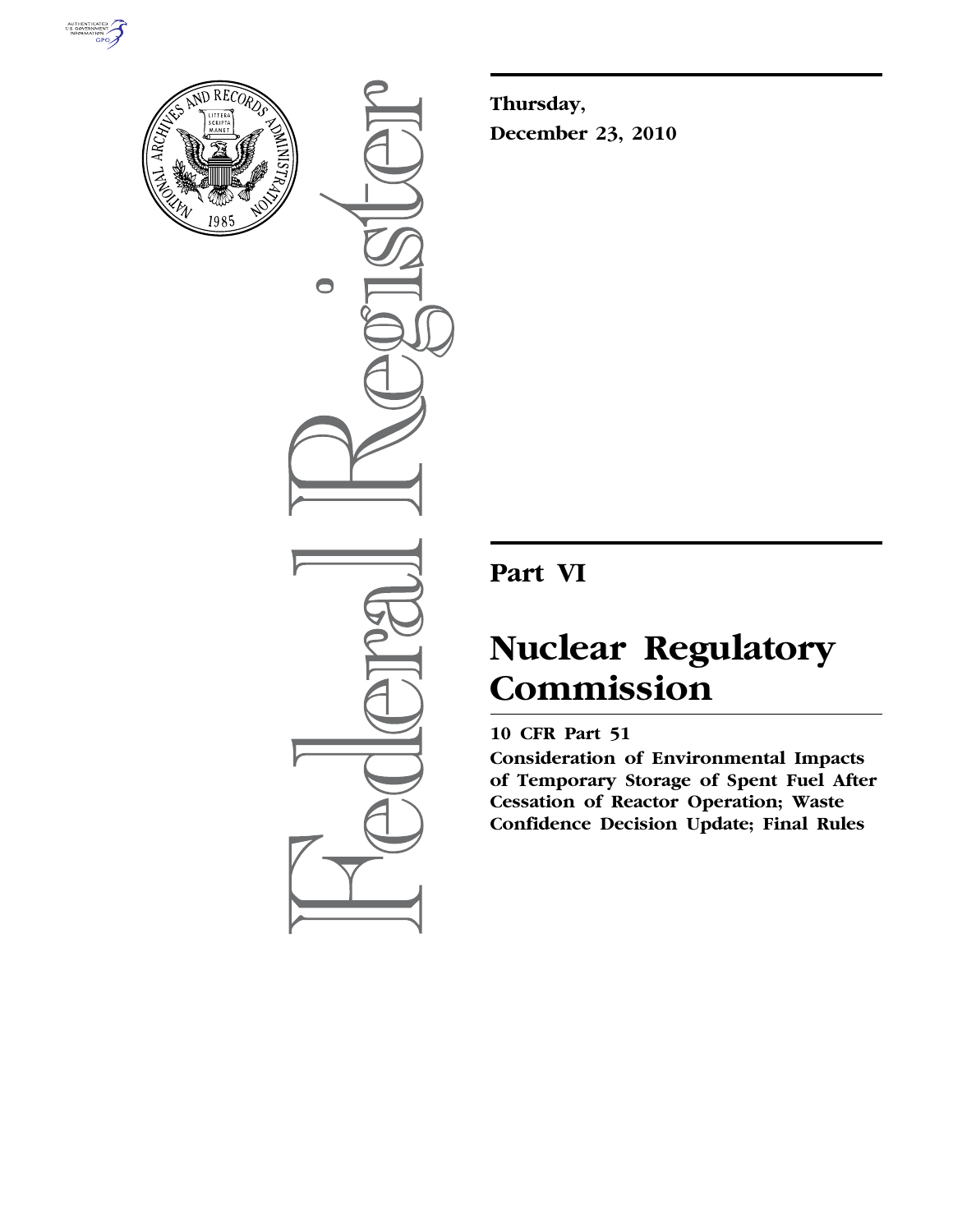#### **NUCLEAR REGULATORY COMMISSION**

#### **10 CFR Part 51**

**[NRC–2008–0404]** 

#### **RIN 3150–AI47**

#### **Consideration of Environmental Impacts of Temporary Storage of Spent Fuel After Cessation of Reactor Operation**

**AGENCY:** Nuclear Regulatory Commission. **ACTION:** Final rule.

**SUMMARY:** The U.S. Nuclear Regulatory Commission (NRC or Commission) is revising its generic determination on the environmental impacts of storage of spent fuel at, or away from, reactor sites after the expiration of reactor operating licenses. The revisions reflect findings that the Commission has reached in an update and supplement to the 1990 Waste Confidence rulemaking proceeding published elsewhere in this issue of the **Federal Register**. The Commission now finds that, if necessary, spent fuel generated in any reactor can be stored safely and without significant environmental impacts for at least 60 years beyond the licensed life for operation (which may include the term of a revised or renewed license) of that reactor in a combination of storage in its spent fuel storage basin or at either onsite or offsite independent spent fuel storage installations (ISFSIs). It also finds reasonable assurance that sufficient mined geologic repository capacity will be available for disposal of spent fuel when necessary.

**DATES:** The rule is effective on January 24, 2011.

**ADDRESSES:** You can access publicly available documents related to this document using the following methods:

*NRC's Public Document Room (PDR):*  The public may examine and have copied for a fee publicly available documents at the NRC's PDR, Room O– 1F21, One White Flint North, 11555 Rockville Pike, Rockville, Maryland.

*NRC's Agencywide Documents Access and Management System (ADAMS):*  Publicly available documents created or received at the NRC are available electronically at the NRC's electronic Reading Room at *[http://www.nrc.gov/](http://www.nrc.gov/reading-rm/adams.html)  [reading-rm/adams.html.](http://www.nrc.gov/reading-rm/adams.html)* From this page, the public can gain entry into ADAMS, which provides text and image files of NRC's public documents. If you do not have access to ADAMS or if there are problems in accessing the documents located in ADAMS, contact the NRC's PDR reference staff at 1–800–397–4209,

301–415–4737, or by e-mail to *[pdr.resource@nrc.gov.](mailto:pdr.resource@nrc.gov)* 

*Federal Rulemaking Web site:* Public comments and supporting materials related to this final rule can be found at *<http://www.regulations.gov>* by searching on Docket ID: NRC–2008–0404.

#### **FOR FURTHER INFORMATION CONTACT:**

Tison Campbell, Office of the General Counsel, U.S. Nuclear Regulatory Commission, Washington, DC 20555– 0001, *telephone:* 301–415–8579, *e-mail: [tison.campbell@nrc.gov;](mailto:tison.campbell@nrc.gov)* Lisa London, Office of the General Counsel, U.S. Nuclear Regulatory Commission, Washington, DC 20555–0001, telephone: 301–415–3233, *e-mail:* 

## *[lisa.london@nrc.gov.](mailto:lisa.london@nrc.gov)*

### **SUPPLEMENTARY INFORMATION:**

#### **Background**

In 1990, the Commission concluded a generic rulemaking proceeding to reassess its degree of confidence that radioactive wastes produced by nuclear power plants can be safely disposed of, to determine when this disposal or offsite storage will be available, and to determine whether radioactive wastes can be safely stored onsite past the expiration of existing facility licenses until offsite disposal or storage is available. This proceeding reviewed the Commission's 1984 findings on these issues, which were developed through a generic rulemaking proceeding that became known as the ''Waste Confidence Proceeding.'' The 1990 proceeding resulted in the following five reaffirmed or revised Waste Confidence findings:

1. The Commission finds reasonable assurance that safe disposal of highlevel radioactive waste (HLW) and spent nuclear fuel (SNF) in a mined geologic repository is technically feasible;

2. The Commission finds reasonable assurance that at least one mined geologic repository will be available within the first quarter of the twentyfirst century, and that sufficient repository capacity will be available within 30 years beyond the licensed life for operation (which may include the term of a revised or renewed license) of any reactor to dispose of the commercial HLW and SNF originating in such reactor and generated up to that time;

3. The Commission finds reasonable assurance that HLW and SNF will be managed in a safe manner until sufficient repository capacity is available to assure the safe disposal of all HLW and SNF;

4. The Commission finds reasonable assurance that, if necessary, spent fuel generated in any reactor can be stored safely and without significant

environmental impacts for at least 30 years beyond the licensed life for operation (which may include the term of a revised or renewed license) of that reactor at its spent fuel storage basin, or at either onsite or offsite ISFSIs; and

5. The Commission finds reasonable assurance that safe independent onsite spent fuel storage or offsite spent fuel storage will be made available if such storage capacity is needed. (55 FR 38474; September 18, 1990).

These five findings formed the basis of the Commission's revised generic determination of no significant environmental impact from temporary storage of SNF after cessation of reactor operation, which was codified at 10 CFR 51.23(a):

The Commission has made a generic determination that, if necessary, spent fuel generated in any reactor can be stored safely and without significant environmental impact for at least 30 years beyond the licensed life for operation (which may include the term of a revised or renewed license) of that reactor at its spent fuel storage basin or at either onsite or offsite independent spent fuel storage installations. Further, the Commission believes there is reasonable assurance that at least one mined geologic repository will be available within the first quarter of the twenty-first century, and sufficient repository capacity will be available within 30 years beyond the licensed life for operation of any reactor to dispose of the commercial [HLW] and [SNF] originating in such reactor and generated up to that time. (55 FR 38474; September 18, 1990)

Thus, the environmental impacts of spent fuel storage for the period following the term of a reactor operating license or amendment or reactor combined license or amendment or initial independent spent fuel storage installation license or amendment do not need to be considered in proceedings on applications for these licenses or amendments. See 10 CFR 51.23(b).

In 1999, the Commission reviewed its Waste Confidence findings and concluded that experience and developments after 1990 had confirmed the findings and made a comprehensive reevaluation of the findings unnecessary. It also stated that it would consider undertaking a reevaluation when the pending repository development and regulatory activities had run their course or if significant and pertinent unexpected events occurred that raise substantial doubt about the continuing validity of the Waste Confidence findings (*See* 64 FR 68005; December 6, 1999).

#### **The Proposed Rule**

In 2008, the Commission decided that the generic resolution of appropriate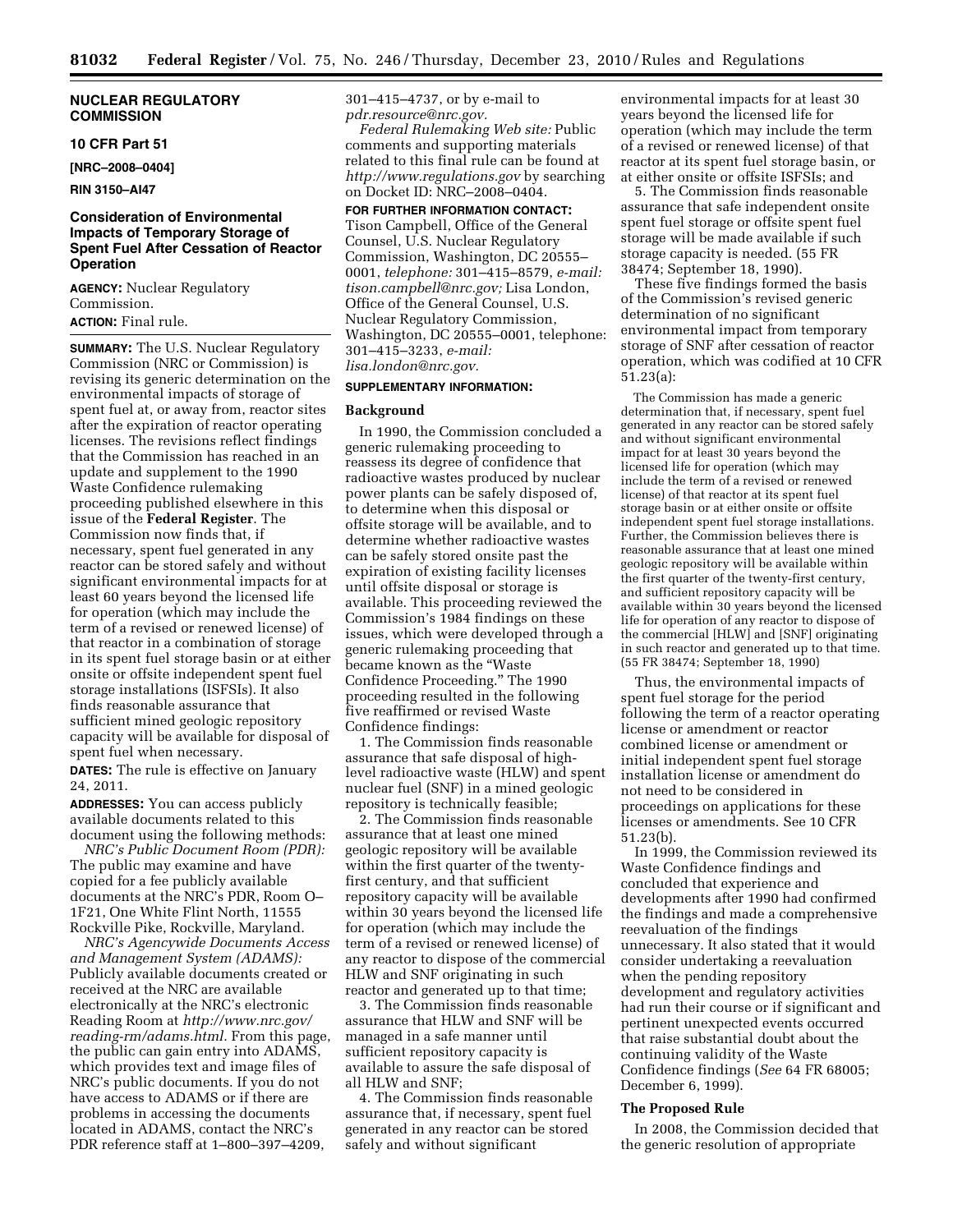issues that might be raised in licensing proceedings on anticipated combined operating license (COL) applications for new reactors would enhance the efficiency of the COL proceedings; waste confidence was one of these issues. Prior to NRC's original Waste Confidence proceeding, the Commission stated that, as a matter of policy, it ''would not continue to license reactors if it did not have reasonable confidence that the wastes can and will in due course be disposed of safely'' (42 FR 34391, 34393; July 5, 1977). It has been 20 years since the last formal review of the Waste Confidence findings, so the Commission is revisiting the findings to address their continuing validity, given the passage of time since the last update to the Waste Confidence Decision, and given the upcoming COL proceedings. The Commission is now updating and revising the 1990 Waste Confidence Decision and Rule.

On October 9, 2008 (73 FR 59551), the Commission published the proposed update and revision of two of the Waste Confidence findings, along with a request for public comment, in the **Federal Register**. In the same issue of the **Federal Register**, the Commission proposed a conforming amendment of its generic determination of no significant environmental impact from the temporary storage of spent fuel after cessation of reactor operations codified at 10 CFR 51.23(a) (73 FR 59547; October 9, 2008). The Commission proposed to modify its generic determination to state that, if necessary, spent fuel generated in any reactor can be stored safely and without significant environmental impacts beyond the licensed life for operation (which may include the term of a revised or renewed license) of that reactor at its spent fuel storage basin or at either onsite or offsite ISFSIs until a disposal facility can reasonably be expected to be available.

#### **The Final Rule**

After evaluating the public comments on the proposed rule and update to the Waste Confidence Decision, the Commission is now publishing its final rule amending 10 CFR 51.23(a), along with the final update and revision to the Waste Confidence Decision (published separately in this issue of the **Federal Register**). The Commission is revising two of its findings:

Finding 2: The Commission finds reasonable assurance that sufficient mined geologic repository capacity will be available to dispose of the commercial high-level radioactive waste and spent fuel generated in any reactor when necessary.

Finding 4: The Commission finds reasonable assurance that, if necessary, spent fuel generated in any reactor can be stored safely and without significant environmental impacts for at least 60 years beyond the licensed life for operation (which may include the term of a revised or renewed license) of that reactor in a combination of storage in its spent fuel storage basin and either onsite or offsite independent spent fuel storage installations.

The Commission, in response to public comments, and to achieve greater consistency with Finding 4, is also modifying the rule to include a time frame for the safe storage of SNF:

The Commission has made a generic determination that, if necessary, spent fuel generated in any reactor can be stored safely and without significant environmental impacts for at least 60 years beyond the licensed life for operation (which may include the term of a revised or renewed license) of that reactor in a combination of storage in its spent fuel storage basin and at either onsite or offsite independent spent fuel storage installations. Further, the Commission believes there is reasonable assurance that sufficient mined geologic repository capacity will be available to dispose of the commercial high-level radioactive waste and spent fuel generated in any reactor when necessary.

#### **Public Comments**

The NRC received 158 comment letters, including a late-supplemental comment from the Attorney General of New York, as well as two form letters sent by 1,990 and 941 commenters, respectively. Many of the comment letters contained multiple comments on the proposed rule, the proposed revisions to the Waste Confidence findings, or both. All comments received on both notices have been considered together and are addressed in the final update to the Waste Confidence Decision. The main issues raised by the comments are briefly discussed below.

Many commenters argued that NRC has not complied with the National Environmental Policy Act (NEPA) because they believe that the revisions to the findings and amended rule constitute ''generic licensing decisions'' and need to be supported by a Generic Environmental Impact Statement (GEIS) that addresses all aspects of the nuclear fuel cycle. But as the Commission discusses in its comment responses, neither the Waste Confidence Rule nor the Decision allow for the issuance of a license; applicants for an NRC license must comply with the relevant NRC

regulations before they can receive a license. And the Waste Confidence Decision and Rule satisfy a portion of the NRC's NEPA obligations—those associated with the environmental impacts after the end of license life. In this rulemaking, the Waste Confidence Decision is the Environmental Assessment—the NRC's NEPA analysis—that provides the basis for the generic determination of no significant environmental impacts reflected in the rule (10 CFR 51.23).

The Commission is amending its generic determination of no significant environmental impact from the temporary storage of spent fuel after cessation of reactor operation contained in 10 CFR 51.23(a) to conform it to the Commission's revised Finding 4 of the Waste Confidence Decision. Finding 4 is revised to provide reasonable assurance that spent fuel can be stored safely and without significant environmental impacts for at least 60 years beyond the licensed life for operation of a reactor, rather than for at least 30 years as in the present Finding 4. The Commission is also revising the final rule to remove the time frame from the second sentence of 10 CFR 51.23(a); instead the Commission has incorporated the language adopted in Finding 2: That sufficient repository capacity will be available to dispose of spent nuclear fuel and high-level waste when necessary.

The revised generic determination is not a generic licensing decision. It does not authorize the operation of a nuclear power plant (NPP), the renewal of a NPP license, or the production or storage of spent fuel by a NPP. Licensing proceedings for any of these actions are supported by both specific and generic environmental impact statements (EISs) or environmental assessments (EAs) that consider the potential environmental impacts of storage of spent fuel during the term of the license. Because of the generic determination in § 51.23(a) the potential environmental impact of storage of spent fuel for a 60-year period (rather than a 30-year period) after the end of licensed operations or whether ultimate disposal will be available, is not considered in individual NPP licensing reviews. The EA supporting this 30-year extension of the generic determination and the finding of reasonable assurance of a safe, timely disposal facility is the Waste Confidence Decision Update, which supports the Commission's Finding of No Significant Impact (FONSI) and concurrent decision to not conduct an EIS.

A number of commenters asserted that NRC, in preparing an EA and FONSI, has not complied with the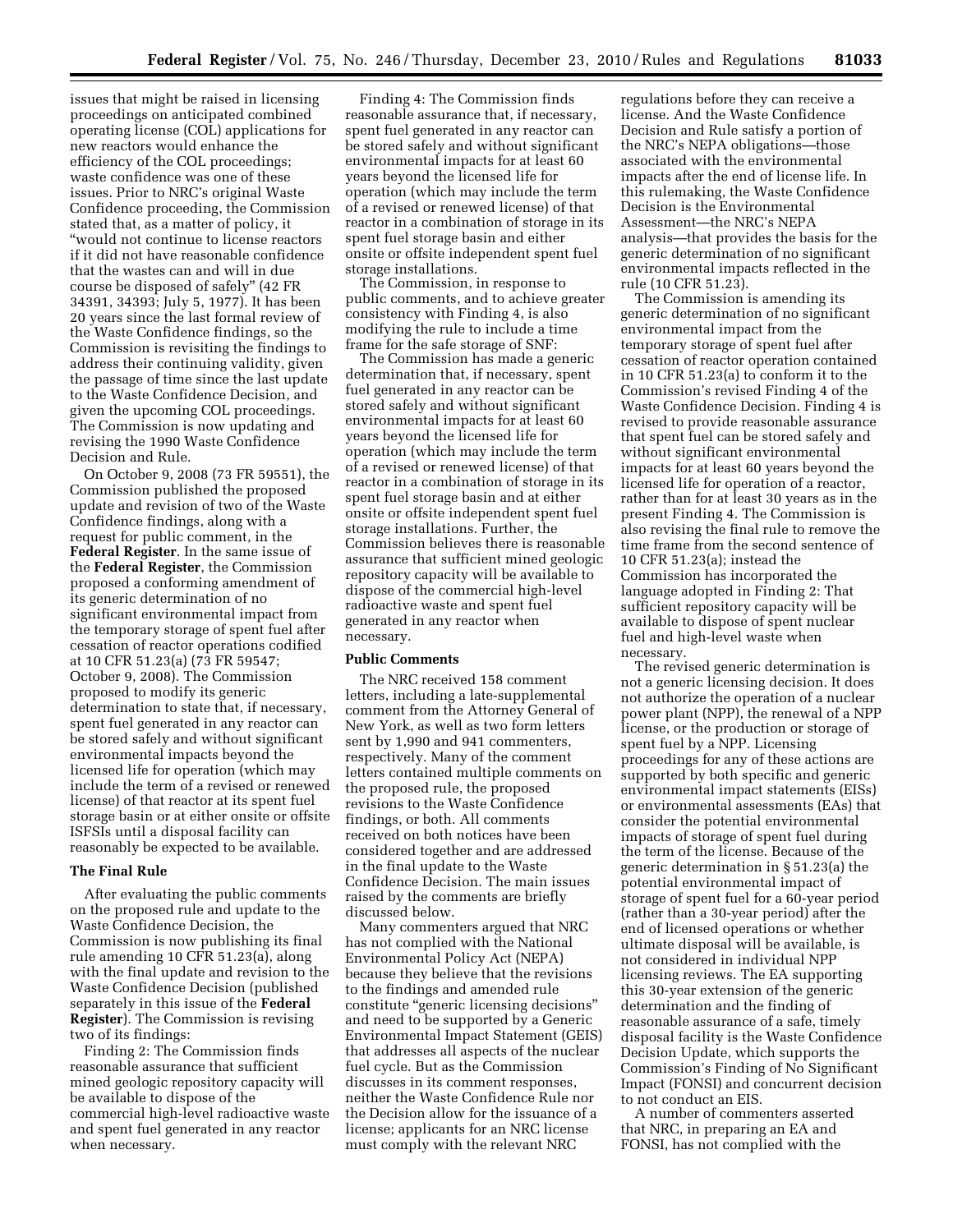procedural requirements for a FONSI, which include the preparation of an EA and the identification of all the documents that the FONSI is based on. As stated above, the update and revision of the Waste Confidence Decision is the EA supporting the amendment of the generic determination in 10 CFR 51.23(a). All of the documents relied upon in preparing the Update and Final Rule are referenced. Two of the referenced documents are not publicly available; these are reports concerning the safety and security of spent fuel pool storage issued by Sandia National Laboratories (SNL) and the National Academy of Sciences (NAS), which are either Classified, Safeguards Information (SGI), or Official Use Only—Security Related Information. Although these documents cannot be released to the public, redacted or publicly available summaries are available. A redacted version of the SNL study can be found in ADAMS (ADAMS Accession Number ML062290362) and the unclassified summary of the NAS report can be purchased or downloaded for free by accessing the NAS Web site at: *[http://www.nap.edu/](http://www.nap.edu/catalog.php?record_id=11263) [catalog.php?record](http://www.nap.edu/catalog.php?record_id=11263)*\_*id=11263.* No other non-public documents are referenced in the Waste Confidence Update.

A number of commenters argued that NRC's revisions of its Waste Confidence findings and temporary storage rule do not comply with the holding of the U.S. Court of Appeals for the Ninth Circuit in *San Luis Obispo Mothers for Peace* v. *NRC,* 449 F. 3d 1016 (2006), *cert. denied,* 127 S. Ct. 1124 (2007), that NEPA requires an examination of the environmental impacts that would result from an act of terrorism against an ISFSI. These commenters believe that an attack is reasonably foreseeable and therefore subject to a NEPA review. Despite the outcome of *Mothers for Peace,* the Commission has adhered to its traditional position (outside of the Ninth Circuit) that the environmental effects of a terrorist attack do not need to be considered in its NEPA analyses. *See Amergen Energy Co., LLC* (Oyster Creek Nuclear Generating Station), CLI– 07–08, 65 NRC 124 (2007). And in 2009, the U.S. Court of Appeals for the Third Circuit upheld the Commission's position that terrorist attacks are too far removed from the natural or expected consequences of agency action to require an environmental impact analysis. *New Jersey Dept. of Environmental Protection* v. *U.S. Nuclear Regulatory Com'n,* 561 F.3d 132 (2009). Even so, the EA for this update and rulemaking includes a discussion of terrorism that NRC believes satisfies the

Ninth Circuit's holding in *Mothers for Peace.* 

Some commenters believe that this revision of the Waste Confidence findings violates the Atomic Energy Act of 1954 (AEA) because the AEA precludes NRC from licensing any new NPP or renewing the license of any existing NPP if it would be ''inimical \* \* \* to the health and safety of the public.'' 42 U.S.C. 2133(d). As explained above, NRC's revised Waste Confidence findings and revised generic determination are not licensing decisions, but merely generically resolve certain discrete issues in licensing proceedings. They are not determinations made as part of the licensing proceedings for NPPs or ISFSIs or the renewal of those licenses. They do not authorize the storage of SNF in spent fuel pools or ISFSIs. The revised findings and generic determination include conclusions of the Commission's environmental analyses, under NEPA, of the foreseeable environmental impacts stemming from the storage of spent fuel after the end of reactor operation.

Other comments questioned NRC's basis for reaffirming Finding 1 and Finding 3 and for the revisions made in Findings 2 and 4. Those comments are fully addressed in the final update as well as other, more minor, comments. The Commission, below, restates its reasons for revising Findings 2 and 4.

#### **Specific Question for Public Comment**

The Waste Confidence Decision Update considers the many comments received on the specific question for public comment in the Commission's proposals—whether Finding 2 should contain a target date, as proposed, or take a more general approach that a repository will be available when needed (the alternative approach). The State of Nevada, Clark and Eureka Counties in Nevada, and the Nuclear Energy Institute favor the alternative approach. They generally believe that a time frame involves too much speculation about future events and that licensed storage of SNF will be safe no matter what the time needed. Several states; State organizations; Nye County, Nevada; environmental groups; and other commenters want the Commission to retain a time frame. In general, they believe that, in the absence of a time frame, the Commission's confidence in the eventual disposal of spent fuel would rest on pure speculation; that it would ignore intergenerational ethical concerns of this generation reaping the benefits of nuclear energy while passing off the problem of waste disposal to future generations; and that a time frame is necessary to provide an incentive for the Federal Government to meet its responsibilities for the disposal of spent fuel and HLW.

The Commission has confidence that spent fuel can be safely stored without significant environmental impact for long periods of time for all the reasons described in its discussion of Findings 3, 4, and 5 in the update to the Waste Confidence Decision. Further, as discussed in Finding 2, the Commission has confidence that sufficient mined geologic disposal capacity will be available when necessary. However, there are issues beyond the Commission's control, including the political and societal challenges of siting a HLW repository, that make it premature to predict a date when a repository will become available. The Commission has therefore decided not to adopt a specific time frame in Finding 2 or its final rule. Instead, the Commission is expressing its reasonable assurance that a repository will be available ''when necessary.''

The Commission believes that this standard accurately reflects its position, as discussed in the analysis supporting Finding 2, that a repository can be constructed within 25–35 years of a Federal decision to do so. Further, the Commission continues to have confidence, as expressed in Findings 3 and 5, that safe and sufficient onsite or offsite storage capacity is available and will be available until a repository becomes available for disposal. In addition, revised Finding 4 supports at least 60 years of safe and environmentally sound onsite or offsite storage beyond the end of the licensed life for operation of any nuclear power reactor. It necessarily follows from these findings that the Commission has reasonable assurance that sufficient repository capacity will be available before there are safety or environmental issues associated with the SNF and HLW that would require the material to be removed from storage and placed in a disposal facility.

In short, the Commission can express its reasonable assurance that disposal capacity will become available when necessary and that there will be sufficient safe and environmentally sound storage available for all of the SNF until this disposal capacity becomes available.

#### *Safe Storage of Spent Fuel*

This update reflects the Commission's increased confidence in the safety and security of SNF storage, both in spent fuel pools and in ISFSIs. In 1990, the Commission determined that experience with spent fuel pools continued to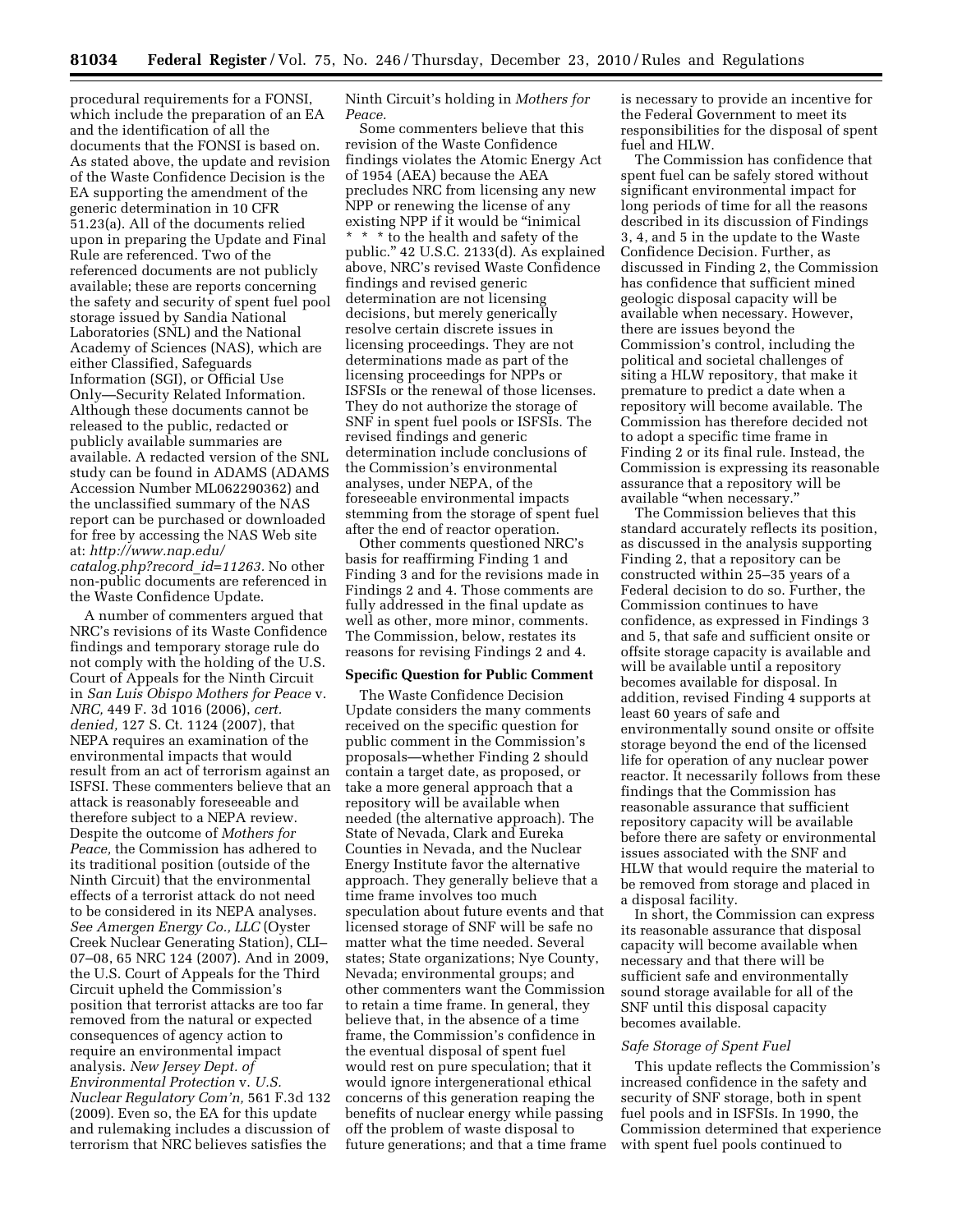confirm that pool storage is a benign environment that does not lead to significant degradation of spent fuel integrity; that the pools in which the assemblies are stored will remain safe for extended periods; and that degradation mechanisms are well understood and allow time for appropriate remedial action. Similarly, by 1990, the Commission had gained experience with dry storage systems that confirmed the Commission's 1984 conclusions that material degradation processes in dry storage are well understood and that dry storage systems are simple, passive, and easily maintained. In fact, one of the bases for the Commission's confidence in the safety of dry storage was its August 19, 1988 (53 FR 31651) amendment to 10 CFR part 72 that addressed spent fuel storage in a monitored retrievable storage installation (MRS) for a license term of 40 years, with the possibility of renewal. In the EA for the MRS rule, the Commission found confidence in the safety and environmental insignificance of dry storage for 70 years following a period of 70 years of storage in a storage pool, for a total of 140 years of storage. *See NUREG–1092: Environmental Assessment for 10 CFR Part 72,*  ''*Licensing Requirements for the Independent Storage of Spent Fuel and High-Level Radioactive Waste,*'' August 1984. Nothing has occurred in the intervening years to call into question the Commission's confidence in the long-term safety of both wet and dry storage of SNF. Subsequently, the NRC has approved a 20-year license renewal for a wet ISFSI and 40-year license renewals for three dry ISFSIs.

Since 1990, the Commission's primary focus has been on potential accidents. And since September 11, 2001, this focus has expanded to include security events that might lead to a radioactive release from stored SNF. Multiple studies of the safety and security of spent fuel storage, including the potential for the draining of a spent fuel pool leading to a zirconium fire and for an airplane crashing into an ISFSI, have been undertaken by NRC and by other entities, such as the NAS. These studies and the Commission's regulatory actions have reinforced NRC's view that spent fuel storage systems are safe, secure, and without significant environmental impacts. *See, e.g.,* Letter to Senator Pete V. Domenici from Nils J. Diaz, March 14, 2005, enclosing *NRC Report to Congress on the [NAS] Study on the Safety and Security of Commercial [SNF] Storage,* March 2005; (73 FR 46204; August 8, 2008); *In the* 

*Matter of Private Fuel Storage, L.L.C.,*  CLI–05–19; 62 NRC 403 (2005).

In sum, the characteristics of spent fuel storage facilities, the studies of the safety and security of spent fuel storage (conducted both before and after the 1990 update to the Decision and Rule), NRC's extensive experience in regulating spent fuel storage and ISFSIs and in certifying dry cask storage systems, NRC's actions in approving 40 year license renewals for three ISFSIs (meaning that the safety of dry storage after licensed operation at these ISFSIs has been approved for at least a 60-year period), and an additional 20 years of experience with safely storing spent fuel support the Commission's confidence in the long-term safety and security of spent fuel storage.

#### *The Availability of a Repository*

On June 3, 2008, the Department of Energy (DOE) submitted the Yucca Mountain (YM) application to NRC and on September 8, 2008, NRC staff notified DOE that it found the application acceptable for docketing (73 FR 53284; September 15, 2008). Although the licensing proceeding for the YM repository is still pending, the current Administration and DOE leadership have made it clear that they oppose the construction of the YM repository. The President's 2010 budget proposal stated that the ''Administration proposes to eliminate the Yucca Mountain repository program.'' *Terminations, Reductions, and Savings: Budget of the U.S. Government, Fiscal Year 2010, Page 68 available at [http://](http://www.gpoaccess.gov/usbudget/fy10/pdf/trs.pdf) [www.gpoaccess.gov/usbudget/fy10/pdf/](http://www.gpoaccess.gov/usbudget/fy10/pdf/trs.pdf) [trs.pdf](http://www.gpoaccess.gov/usbudget/fy10/pdf/trs.pdf)* (last visited on November 9, 2010).

On March 3, 2010, DOE filed a Notice of Withdrawal with the Atomic Safety and Licensing Board (Board) that is presiding over the YM licensing proceeding (ADAMS Accession Number ML100621397). On June 29, 2010, the Board denied DOE's motion; and on June 30, 2010, the Secretary of the Commission invited the parties to file briefs regarding whether the Commission should review, reverse, or uphold the Board's decision (ADAMS Accession Numbers ML101800299 and ML101810432). The Commission has not yet issued its decision.

Recent events, coupled with its ongoing analysis of the target date approach used in Finding 2, have caused the Commission to reconsider its position regarding the use of a target date in Finding 2. As discussed above, the Commission continues to have confidence that a repository can be constructed in 25–35 years, but it is uncertain whether the social and

political consensus necessary for a successful repository program will be reached in the near future. Therefore, the Commission has adopted the approach proposed in the Additional Question for Public Comment, and has removed the target date from Finding 2 (73 FR 59561; October 9, 2008).

This modification to Finding 2 does not mean that the Commission is endorsing indefinite storage of HLW and SNF; Finding 4 has not been changed, and only considers ''at least 60 years'' of storage beyond the licensed life for operation. If the expiration of this time nears without the availability of a repository, the Commission will revisit the Waste Confidence Decision and Rule. The Commission's current Waste Confidence Decision and Rule reflect the NRC's best information and judgment. But the longer-term rulemaking and study of storage for more than 120 years that the Commission directed the staff to start in its Staff Requirements Memorandum (SRM) (SRM–SECY–09–0090, M100915; September 15, 2010) will result in the Commission having more information in a timely fashion should additional adjustments to the Waste Confidence Decision and Rule prove necessary.

The Commission remains confident that disposal of SNF and HLW in a geologic repository is technically feasible and that DOE should be able to locate a suitable site for repository development in no more time than was needed for the YM repository program (about 20 years). Both domestic and international developments have made it clear that confidence in the technical feasibility of a repository alone is not sufficient to bring about the broader societal and political acceptance of a repository. Achieving this broader support for construction of a repository at a particular site requires a broad public outreach program. In some countries community acceptance has taken 25–35 years.

For example, if a new repository program starts in 2025, it could be reasonable to expect that a repository would become available by 2050–2060. But the Commission cannot express reasonable assurance in 2025 as the start date for a new program because it is not possible to predict when a political and social consensus will be reached. The Commission believes that there is no specific date by which a repository must be available for safety or environmental reasons; the Commission did not define a period when a repository will be needed for safety or environmental reasons in 1990 and it is not doing so now—it is only explaining its view of when a repository could reasonably be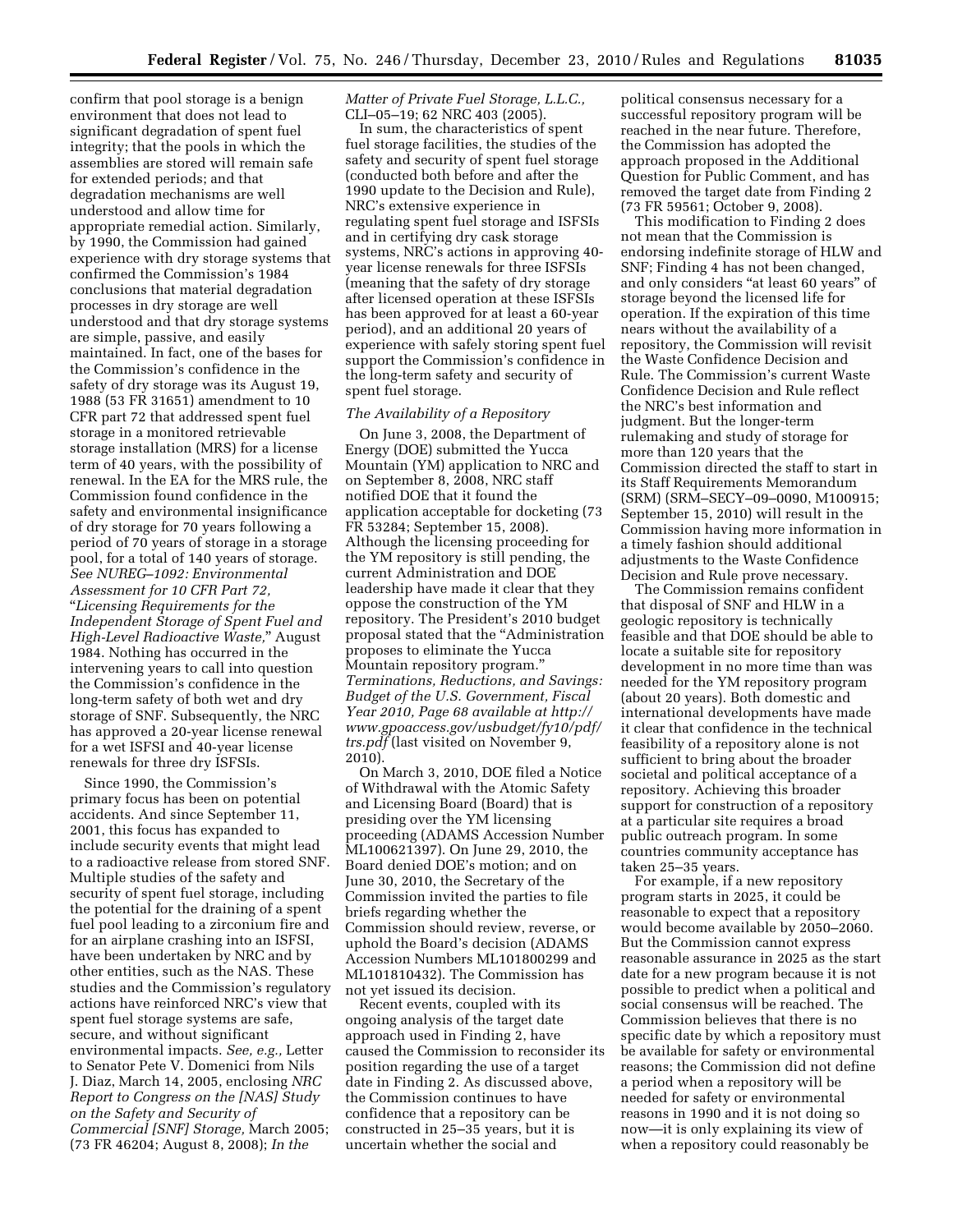expected to be available after a Federal decision to construct a repository.

#### *Availability of Repository Capacity for Disposal of Spent Fuel From All Reactors*

The Commission's generic determination of no significant environmental impact from the temporary storage of spent fuel after cessation of reactor operation has included a prediction that sufficient repository capacity for a reactor's fuel will be available within 30 years beyond the licensed life for operation of that reactor. This prediction was not based on safety or environmental considerations; it was based on finding that 30 years beyond the licensed life for operation of even the earliest reactors would not occur until after 2025. Thus, the Commission's confidence that a repository would be available by 2025 still meant that no reactor would need to store its SNF for more than 30 years beyond its licensed life for operation. If it is assumed that a repository will not be available until well after 2025, then this prediction can no longer be maintained (the analysis supporting Finding 2 indicates that if the political and societal roadblocks were resolved today, a repository would not be available until at least 2035–2045). According to NRC's ''High-Value Datasets,'' there are 14 reactor operating licenses that will expire between 2012 and 2020 and an additional 36 licenses that will expire between 2021 and 2030. NRC High-Value Datasets, *[http://](http://www.nrc.gov/public-involve/open.html#datasets) [www.nrc.gov/public-involve/](http://www.nrc.gov/public-involve/open.html#datasets) [open.html#datasets](http://www.nrc.gov/public-involve/open.html#datasets)* (last visited November 9, 2010).

For licenses that are not renewed, some spent fuel will need to be stored for more than 30 years beyond the licensed life for operation. There are 23 reactors that were formerly licensed to operate by the NRC or the Atomic Energy Commission (the NRC's predecessor agency) and have been permanently shut down. *Id.* For most of these plants, 30 years beyond the licensed life for operation will fall in the 2030s and 2040s. Thus, for virtually all of these plants, spent fuel will have to be stored beyond 30 years from the expiration of the license if a repository is not available until well after 2025. Further, the Commission has concerns about the use of the target date approach used in proposed Finding 2 and the proposed rule and has decided not to adopt this approach. A target date requires the Commission to have reasonable assurance of when a repository will become available; but, because the Commission cannot predict when this societal and political

acceptance will occur, it is unable to express reasonable assurance in a specific target date for the availability of a repository. The Commission does, however, believe that a repository can be constructed within 25–35 years of a Federal decision to construct a repository.

Given the ongoing activities of the Blue-Ribbon Commission on America's Nuclear Future, events in other countries, the viability of safe long-term storage for at least 60 years (and perhaps longer) after reactor licenses expire, and the Federal Government's statutory obligation to develop a HLW repository, the Commission has confidence that a repository will be made available well before any safety or environmental concerns arise from the extended storage of spent nuclear fuel and highlevel waste. In other words, a repository will be available when necessary. For these reasons, the Commission is amending its generic determination that sufficient repository capacity will be available ''within 30 years of the expiration of the licensed life for operation of all reactors'' to reflect its reasonable assurance that sufficient repository capacity will be available when necessary.

As stated above, this is not a safety finding, and the amendment is made solely to be consistent with an assumption that a repository will not be available until 25–35 years after the resolution of the political and societal issues associated with a repository. As explained in the update to the Waste Confidence Decision, the Commission's confidence that a repository will be available when necessary rests on a number of factors, including (for example) the options being considered by the Blue-Ribbon Commission, the time it likely will take to site, license, and build a repository, the Federal Government's commitment, by law (the Nuclear Waste Policy Act) to dispose of spent fuel, and developments in other countries.

#### **Summary of Amendments by Section**

The Commission is adopting the proposed revision, with some changes. The rule is being revised to more closely track the language in final Findings 2 and 4; the basis for the rule is identical to the basis for the findings, no matter how the rule itself is phrased. But to avoid confusion and respond to the issues raised in the comments, the Commission has reconsidered the phrasing of the proposed rule, and the generic determination in the final rule now is made identical to Finding 4.

Section 51.23(a) is also revised to reinsert a version of the second sentence

in the present rule that was excluded from the proposed rule. This statement was added to make clear that Finding 4 does not contemplate indefinite storage and to underscore that the 60-year storage period is related to the Commission's expectation that sufficient repository capacity will be available when necessary. Accordingly, the added sentence provides that there is "reasonable assurance that sufficient mined geologic repository capacity will be available to dispose of the commercial high-level radioactive waste and spent fuel generated in any reactor when necessary.''

Section 51.23(a) is also revised to provide the Commission's generic determination that, if necessary, spent fuel generated in any reactor can be stored safely and without significant environmental impacts for at least 60 years beyond the licensed life for operation (which may include the term of a revised or renewed license) of that reactor in a combination of storage in its spent fuel storage basin or at either onsite or offsite ISFSIs. The time period of ''at least 30 years'' beyond the licensed life for operation is deleted. This amendment also deletes the predictions that at least one mined geologic repository will be available within the first quarter of the twentyfirst century and that sufficient repository capacity will be available within 30 years beyond the licensed life for operation of any reactor to dispose of the commercial HLW and SNF originating in such reactor and generated up to that time. The amendment adds the expectation that sufficient mined geologic repository capacity will be available to dispose of the commercial HLW and spent fuel originating in any reactor when necessary.

#### **Voluntary Consensus Standards**

The National Technology Transfer and Advancement Act of 1995 (Pub. L. 104–113) requires that Federal agencies use technical standards that are developed or adopted by voluntary consensus standards bodies unless the use of such a standard is inconsistent with applicable law or otherwise impractical. In this final rule, NRC is modifying its generic determination on the consideration of environmental impacts of temporary storage of spent fuel after cessation of reactor operations to provide that, if necessary, spent fuel generated in any reactor can be stored safely and without significant environmental impacts for at least 60 years beyond the licensed life for operation (which may include the term of a revised or renewed license) of that